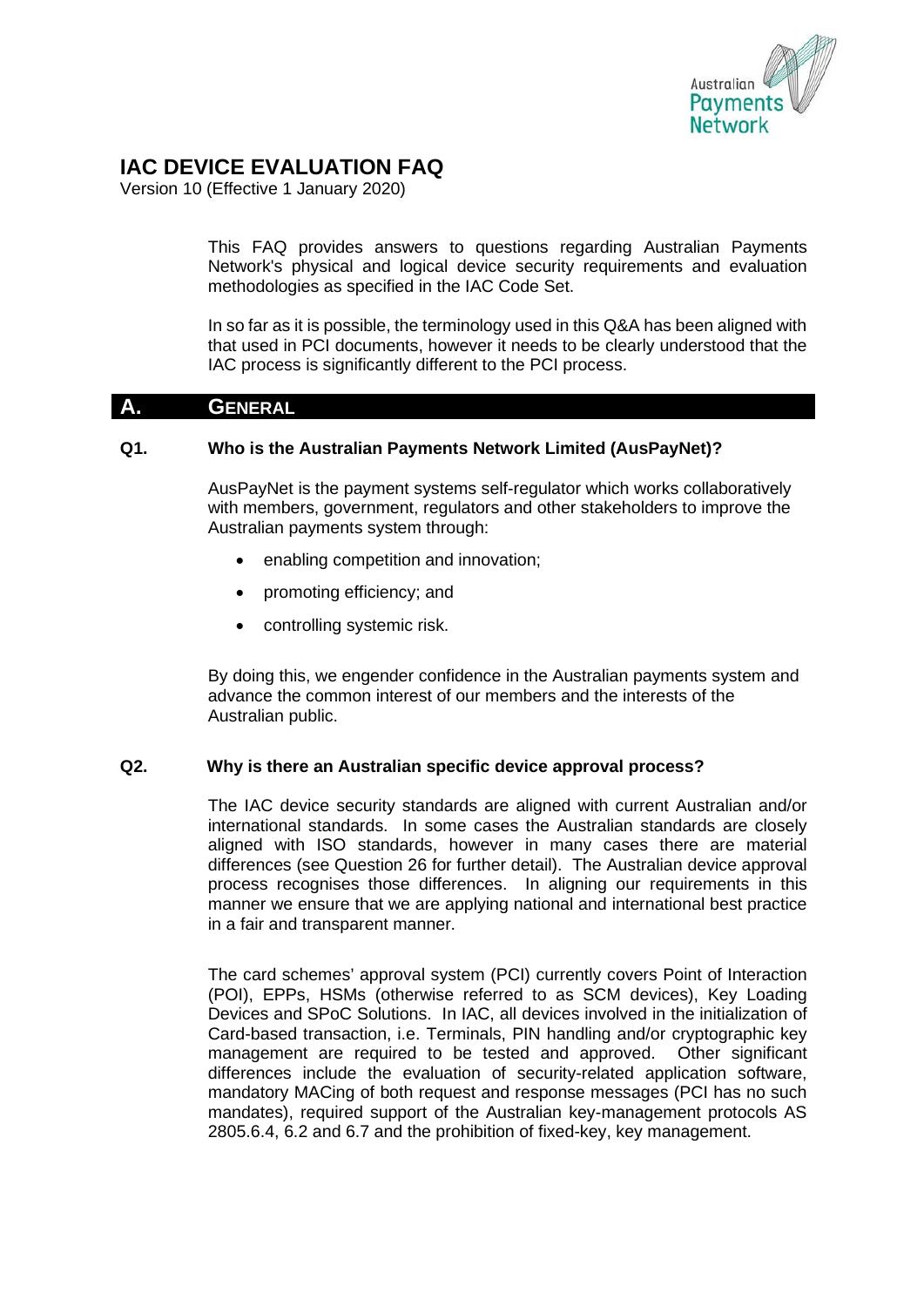

## **Q3. How does the PCI-Software-based PIN on COTS (SPoC) approval process work within the IAC?**

The Device Approval Process, depicted in Figure 1, outlines the standard Australian device approval flow. A standard device is one which meets the device requirements set out in Volume 4 of the IAC Code Set. PCI-SCC released a standard and approval process in January 2018 for SPoC solutions. AusPayNet require that SPoC solutions must be certified by PCI. Australian specific requirements are enforced, such as privacy of communications and key management practices. The SPoC Solution approval process is outlined as part of the IAC Code Set Volume 4, Annexure G.

*Note: For purposes of clarity be aware that transactions originating from magnetic stripe data are NOT accepted via SPoC Solutions in Australia. Any SPoC Solution which includes magnetic stripe functionality is prohibited from implementing that functionality in Australia and any SCRP which include magnetic strip readers will NOT be approved.* 

## **Q4. How are approved PCI-SPoC Solutions listed?**

A PCI-SPoC Solution has four parts: The mobile (COTS) device, the secure card reader (SRCP), the PIN CVM Application and the Backend Monitoring System. The four components are listed as a single solution. Having a solution that has only an approved SCRP component does not mean that the solution is approved. All elements of a solution are evaluated in combination, not as separate components.

#### **Q5. What are non-standard technologies?**

Innovation and rapid changes in technology drive the development of payment solutions that do not fit within the paradigm of traditional security standards. In this sense, conventional technologies have existing requirements and approval processes in place. When new technologies cannot be assessed against the current standards and compliance programs, then they may be deemed a nonstandard technology.

## **Q6. What is the process for assessing non-standard technologies in the IAC?**

IAC Code Set Volume 4, Annexure G, Schedule 1 outlines a process for the consideration of non-standard technologies at the point of interaction and includes an initial assessment checklist which an Acquirer must complete to initiate an evaluation. The assessment is divided into 6 stages, namely the Request, Identification, Technical Examination, Assessment, Pilot and Decision phase.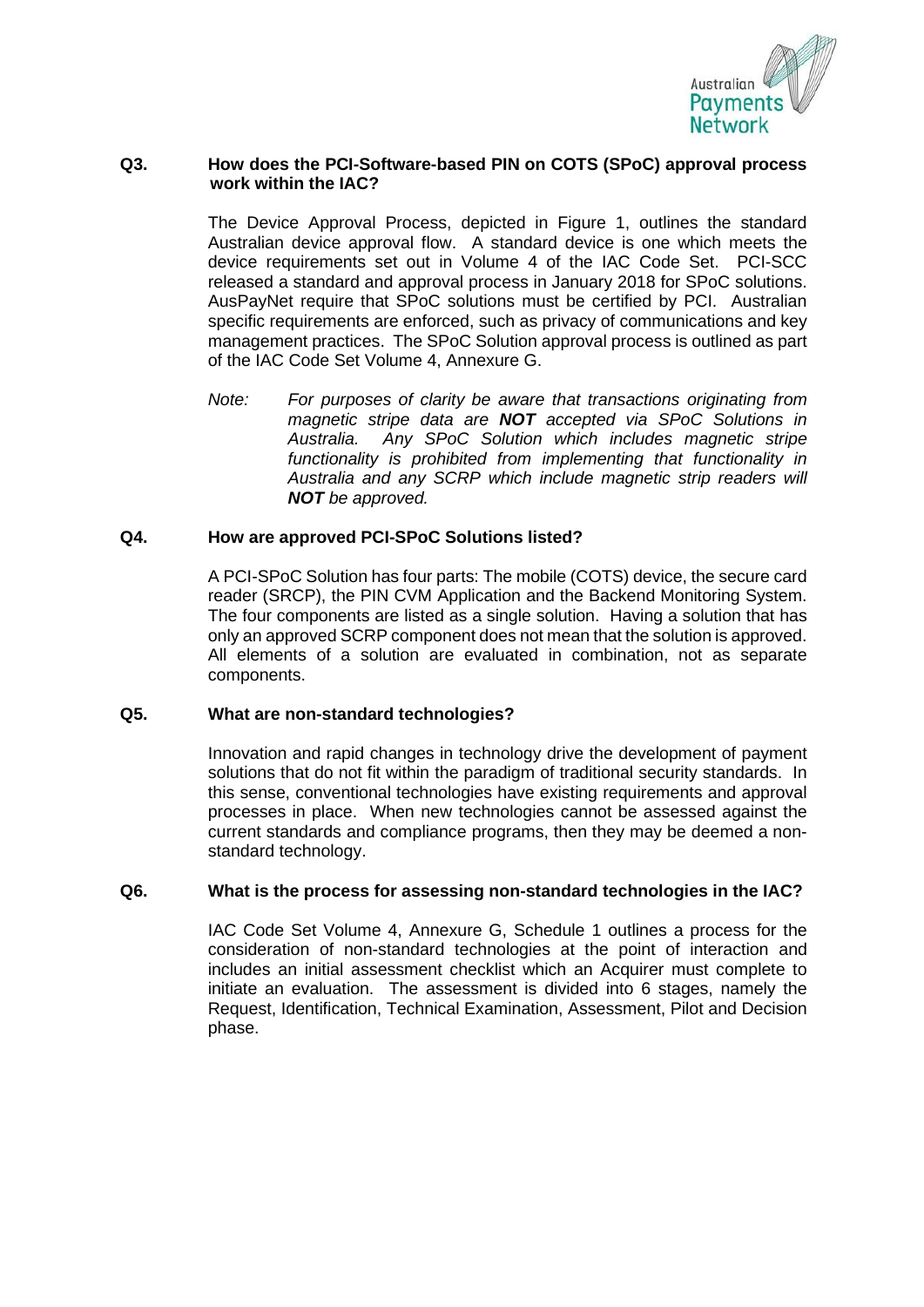



#### **Figure 1: Device Approval Process**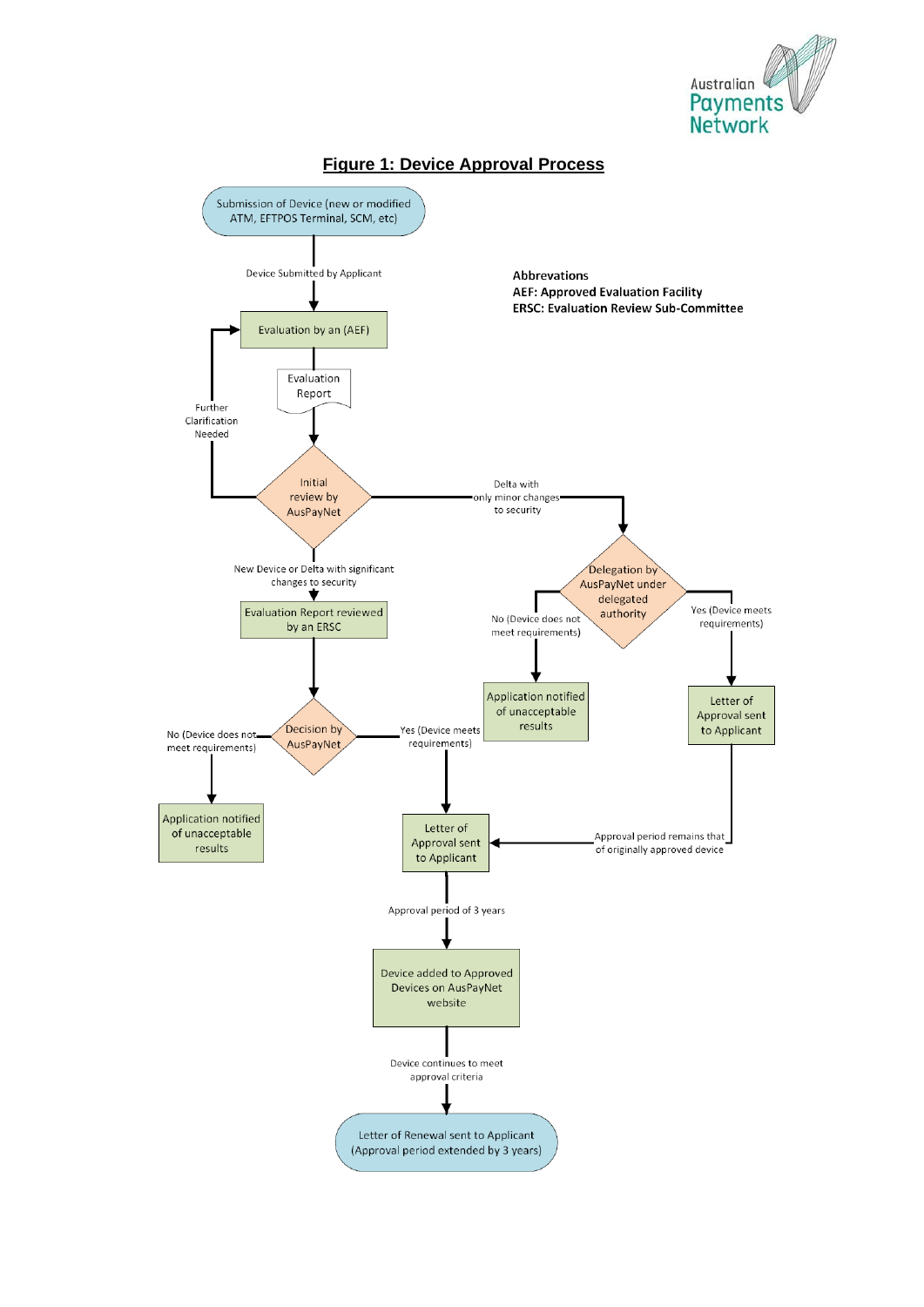

## **Q7. Which EFTPOS Terminals require approval for use within IAC?**

Within IAC all services associated with the handling and management of Cardholder PINs and all cryptographic processes within financial Terminals must be performed within a device that meets the requirements of a physically secure cryptographic device as defined. These requirements are defined in ISO 13491- 1 for devices employing master/session key or DUKPT key management. The checklists used by Approved Evaluation Facilities (AEFs) in evaluating devices for conformance with these security requirements are specified in AS 2805.14.2 or ISO 13491.2.

Specifically all those components of a financial Terminal that are involved in requesting, collecting and processing of Cardholder PINs and card details are required to meet the requirements of a Secure Cryptographic Device (ref clause 2.4.3 of the IAC Code Set, Volume 4).

This definition may be viewed as illustrated in Figure 2 - SCD & EFTPOS (Financial) Terminal Relationship – Type 1.

Cardholder activated EFTPOS Terminals contain (where present), the PED (keypad), display, magnetic stripe reader (MSR), Integrated Circuit Card (ICC) reader, cryptographic processor and the prompt presentment logic all of which must be contained within a container, as illustrated in figure 1, meeting the requirements of a Secure Cryptographic Device. Where the Acquirer Application has access to clear text keys used to protect either the PIN or the Transaction or controls the presentation prompts for PIN entry, it too must be assessed within the SCD container, see Figure 3 – SCD & EFTPOS (Financial) Terminal Relationship – Type 2. It is possible for a vendor to produce a device where all the components of Figure 1 are within the SCD container.

Approved Evaluation Facilities (AEFs) will evaluate devices for adherence to these requirements using the mechanisms and checklists from AS 2805.14.2. Note that this standard is identical to ISO 13491 part 2:2005.

#### **Q8. What is a PED and what is an EFTPOS Terminal?**

"PIN Entry Device" and "PED" means an optional component of a Terminal which provides for the secure entry and encryption of PINs in processing a Transaction.

"EFTPOS Terminal" means a whole approved device which provides for the secure processing and completion of a Transaction, including the secure entry and encryption of PINs when a PED is present.

For the purposes of the security evaluation the target of evaluation includes all those components associated with the collection and processing of cardholder PINs and card details. This includes where present, the PED, the magnetic stripe reader (MSR), ICC reader, display, prompt storage and presentment logic.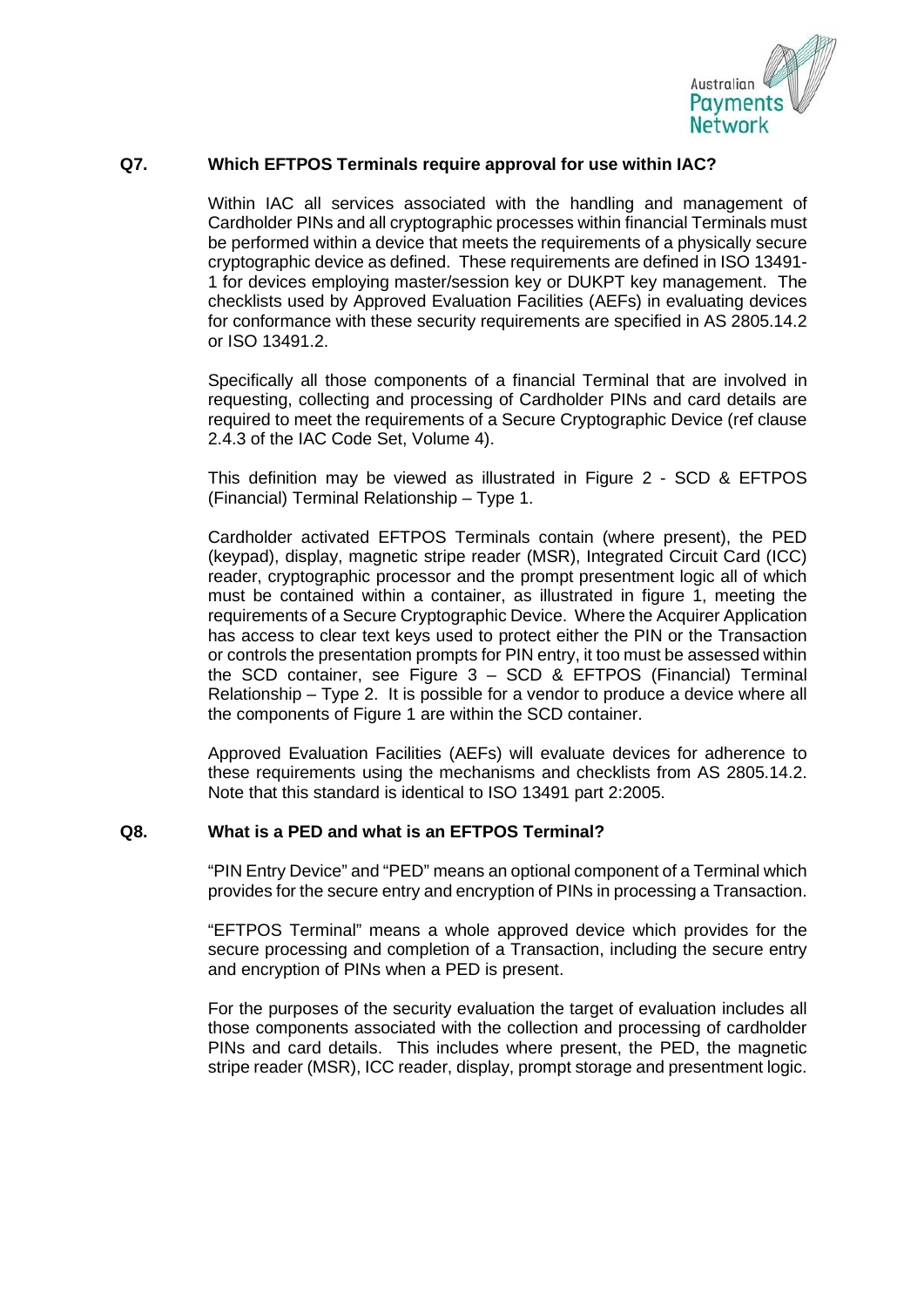

Where an EFTPOS Terminal has no PED component it must also not include a magnetic stripe reader (MSR) component and therefore the security requirements related to those components are excluded from the security evaluation. Such devices would only ever process transactions which are either contact or contactless EMV transactions, and would not support the entry of a cardholder's PIN.

## **Q9. Which device types are included?**

The IAC Rules classify financial Terminals into two broad categories, namely Electronic Funds Transfer Point of Sale (EFTPOS) Terminals and Automatic Teller Machines (ATMs). Additional device types requiring approval include Encrypting PIN Pads (EPPs), host security modules (HSMs), alternatively known as Security Control Modules (SCMs), SPoC Solutions and Key Loading and Transfer Devices (KL/TDs).

IAC device approval can only be granted to complete functioning devices; for financial Terminals this includes where present, the PED, the magnetic stripe reader, ICC reader display and any software involved in PIN security, such as PIN acceptance and handling, cryptographic processes and key management.

To assist vendors of encrypting PIN pads (EPPs), devices meeting an appropriate subset of the device security requirements from AS 2805.14.2, will be identified as such on AusPayNet's approved device list. Such listing will not remove the need to obtain device approval for any device that includes the approved EPP as a component; however, by using an already approved EPP, the amount of additional effort required to obtain device approval for the full financial Terminal may be significantly reduced.

Vendors seeking to utilise listed approved EPPs as a component of a new submission must check the EPPs deployment conditions to ensure that the EPP does not have a date listed beyond which it will no longer be accepted as a supported component in the submission for approval of a new device.

## **Q10. Unattended Payment Terminals**

An Unattended Payment Terminal (UPT) is a financial Terminal, other than an ATM, conforming to the requirements of an SCD that is intended for deployment in an environment not under the constant oversight of the merchant.

UPTs must provide strong deterrence against penetration of their outer shell to protect the individual security related components.

A UPT is currently treated as an EFTPOS Terminal within the IAC Rules.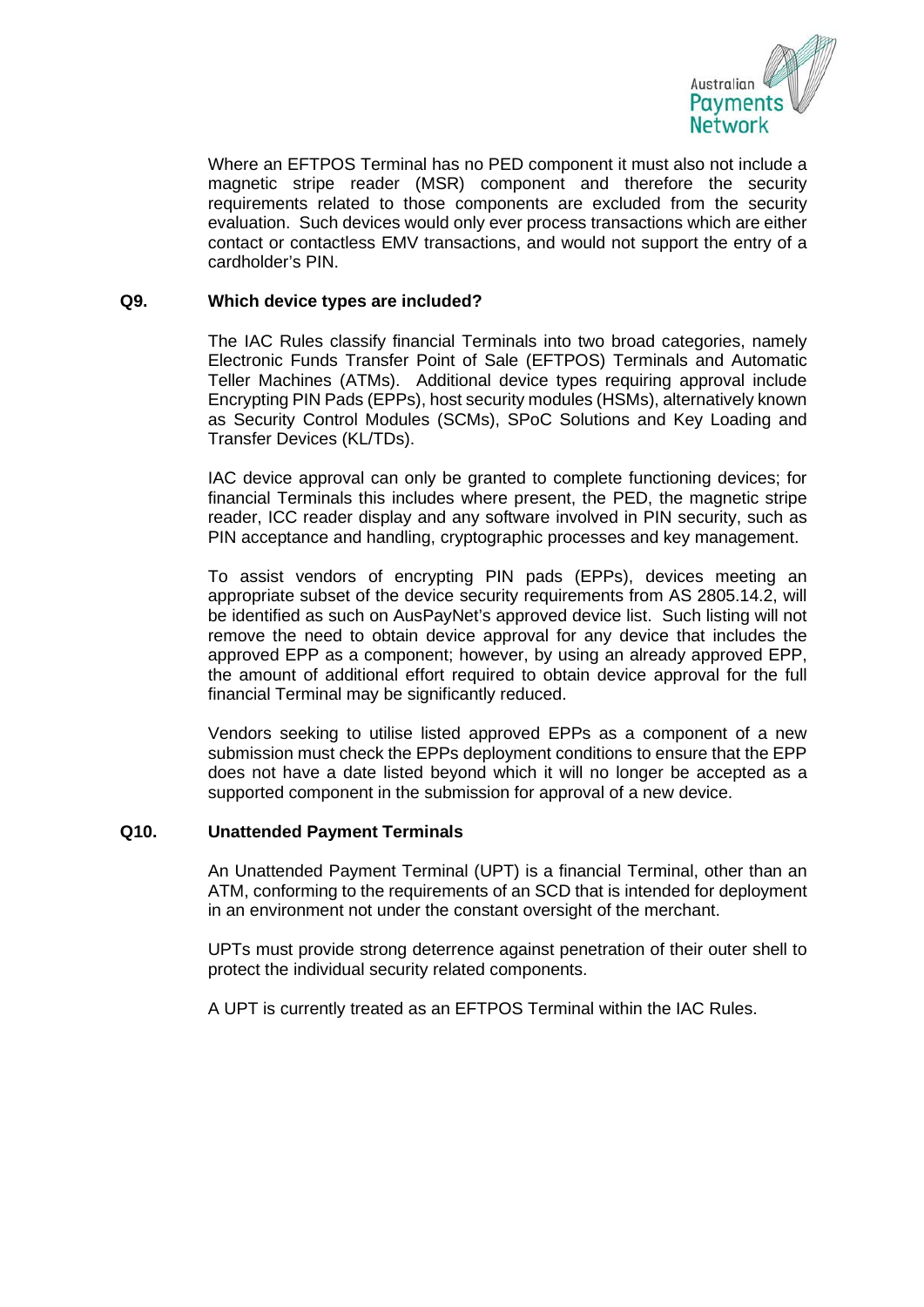

## **Q11. How are EFTPOS Terminal approvals classified?**

Approval for EFTPOS Terminal types is granted under two categories, Type-1 and Type-2 depending on the level of security functionality provided by the acquirer or end-user application, as described below. The purpose of assigning these classifications is as an aid for acquirers in determining when re-approval is required as a consequence of changes to the device application. Please note, these classifications are different from the PCI classifications of POS-A and POS-B.

## **Type-1:**

This classification is given to EFTPOS Terminal devices that have no security functionality provided by the acquirer and end-user applications. This includes the fact that the data-collection prompt presentment cannot be altered by these applications. To be granted a Type-1 classification, the device must have met all of the applicable security criteria, the end-user must be unable (by device design and construction) to modify the device's data-collection prompts, firmware and cryptographic functions, and only the manufacturer has the capability to modify the prompts and controls for PIN entry. The mechanisms and controls used to install or modify these sensitive functions and prompts must be distinct from the mechanisms used to control the modification and installation of the acquirer application. See Figure 1 of this Manual for a diagrammatic representation of a Type-1 device. Devices meeting the Type-1 specification do not require individual approval for the Acquirer application.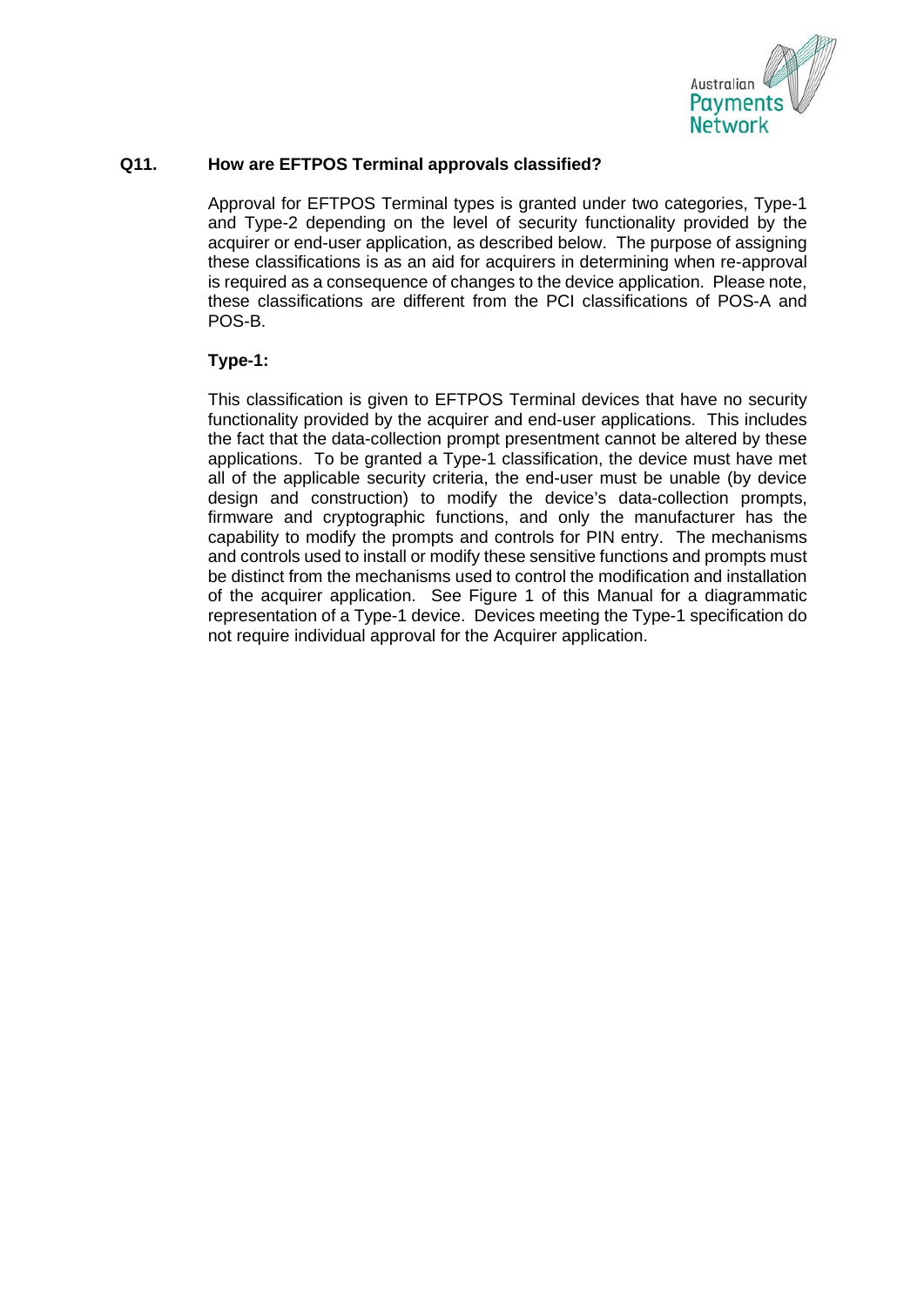





**Influence security of device**

**No security functions requiring evaluation**

## **Figure 2 SCD & EFTPOS (financial)Terminal Relationship – Type 1**

## **Type-2:**

This classification is given to EFTPOS Terminal devices where, unlike for Type-1 devices, the end user application can provide some security functionality such as through having un-moderated access to the display and keyboard. This classification includes Point of Sale devices where there are multiple end user applications, including non-payment applications, which have unmodulated access to the display and keyboard. Non-payment applications must be prevented from accessing any payment application and its associated data (especially PINs and cryptographic keys).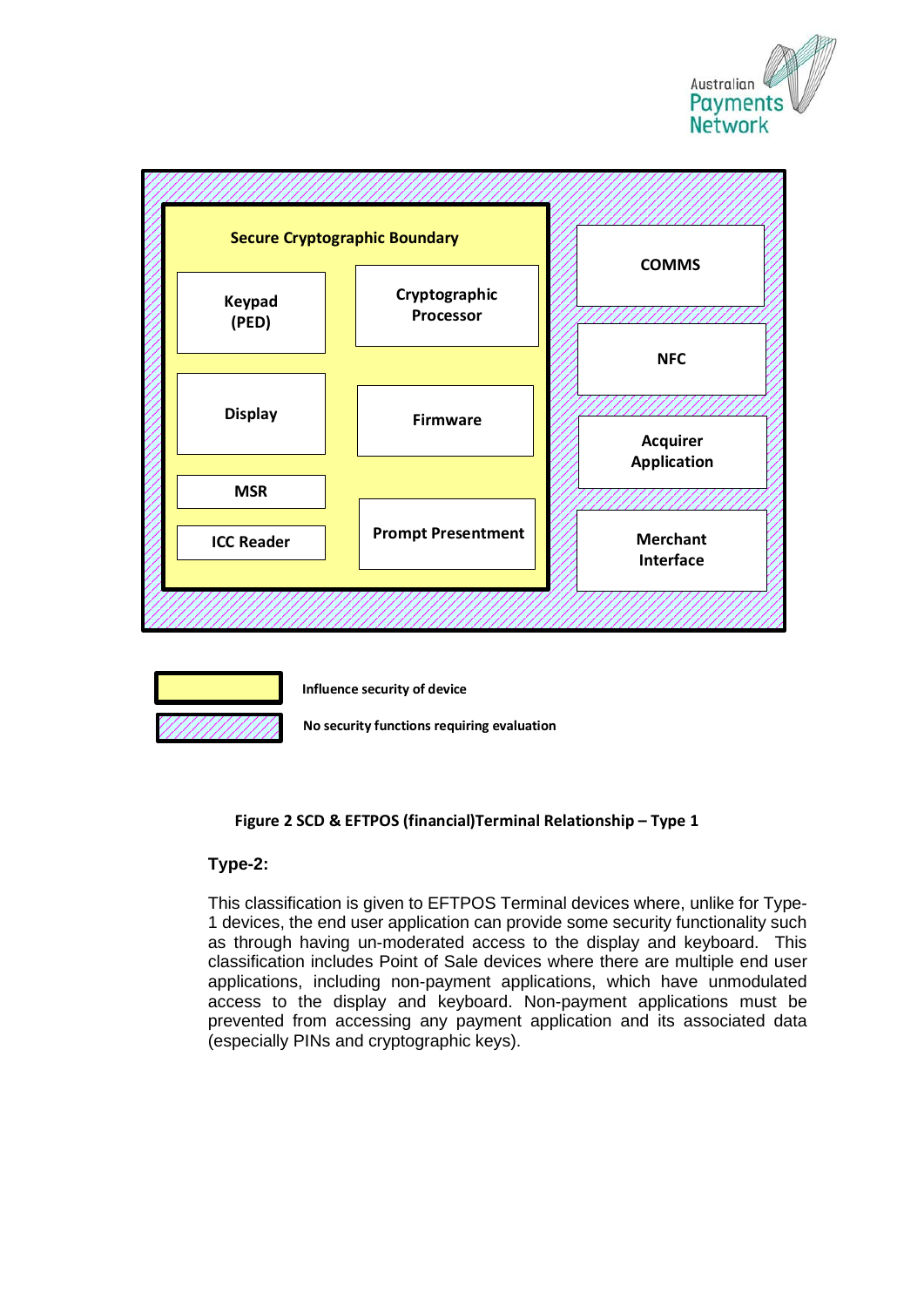

## **Financial Terminal**





**Influence security of device**

**No security functions requiring evaluation**

## **Figure 3: SCD & EFTPOS (Financial) Terminal Relationship – Type 2**

To be granted a Type-2 classification, the device must have met all of the applicable security criteria and the manufacturer must be capable of shipping the device with mechanisms in place for controlling the display and its use. These mechanisms can be employed to unlock the device, using proper cryptographically controlled processes, to allow the Acquirer to update the prompts. The Acquirer application would typically have un-moderated access to the device's display, keyboard and prompts. As prompt presentment is part of the Acquirer application, devices meeting the Type-2 specifications require individual approval for each different Acquirer application to be deployed. Updates to approved Acquirer applications will only require further approval as described in Question 9 below.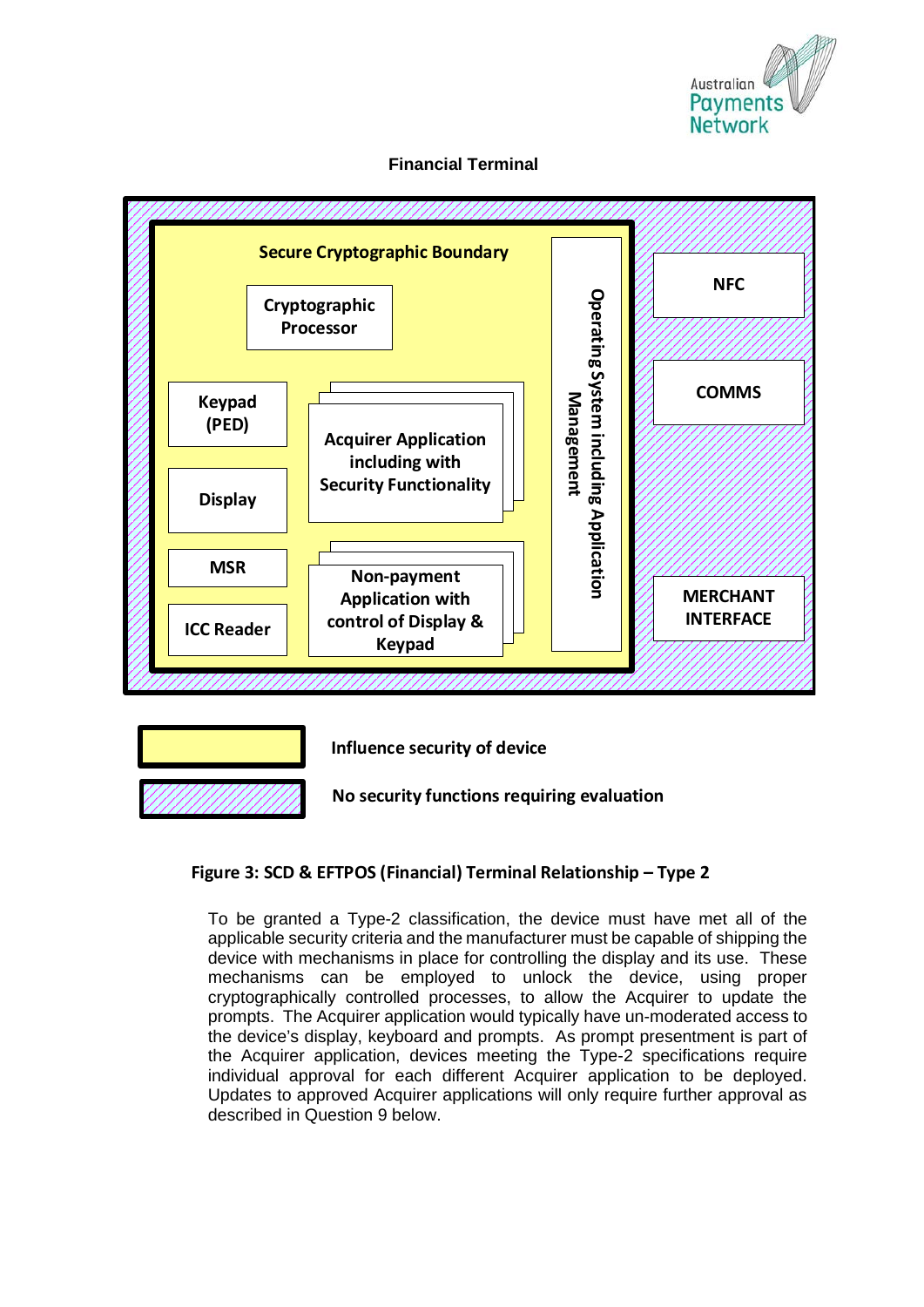

Additionally, where the device is capable of running multiple applications, including non-payment applications, the manufacturer must be capable of shipping the device with cryptographic mechanisms in place for controlling the deployment of all applications running on the device.

Non-payment applications must be subject to a cryptographic mechanism which authenticates and authorises each application before each execution on the device. The details of these mechanisms must be addressed in the device evaluation report.

Non-payment applications require individual evaluation and authorisation by the Acquirer, or a party explicitly trusted by the Acquirer, for each application to be deployed or updated.

## **Q12. Can the EFTPOS Terminal hardware be approved for use without an application?**

Only a complete functioning Terminal can be approved for deployment under the IAC Code Set. If an application is required to perform transactions, then an application must be part of the approved Terminal. The Terminal will be identified on the Approved Device Lists by hardware, firmware and application identifiers.

EFTPOS Terminals achieving a type 1 classification do not require re-approval if deployed with other Acquirer applications than that listed. Type 2 EFTPOS Terminal devices require re-evaluation (delta evaluation) and approval for each unique instance of the Acquirer application.

#### **Q13. Component Approval**

Where a device consists of a number of components, each individually meeting the requirements for a secure cryptographic device, and intended for use where the inter-connections between the components provide the necessary level of either physical and/or logical protection, then such devices may be individually evaluated and listed in the approved device lists.

Irrespective of whether all individual components making up a financial Terminal are themselves approved, an evaluation-report and approval of the complete device is still necessary before deployment within IAC. Such a final evaluation need not re-examine approved components.

Where the individual components of a device host public keys or PIN-security related cryptographic keys, and/or key components and residues, then the device component must be evaluated against those values of "Not Feasible" (clause 2.3.1 of the IAC Code Set, Volume 4) required protecting for attacks against keys as well as the device component specific requirements.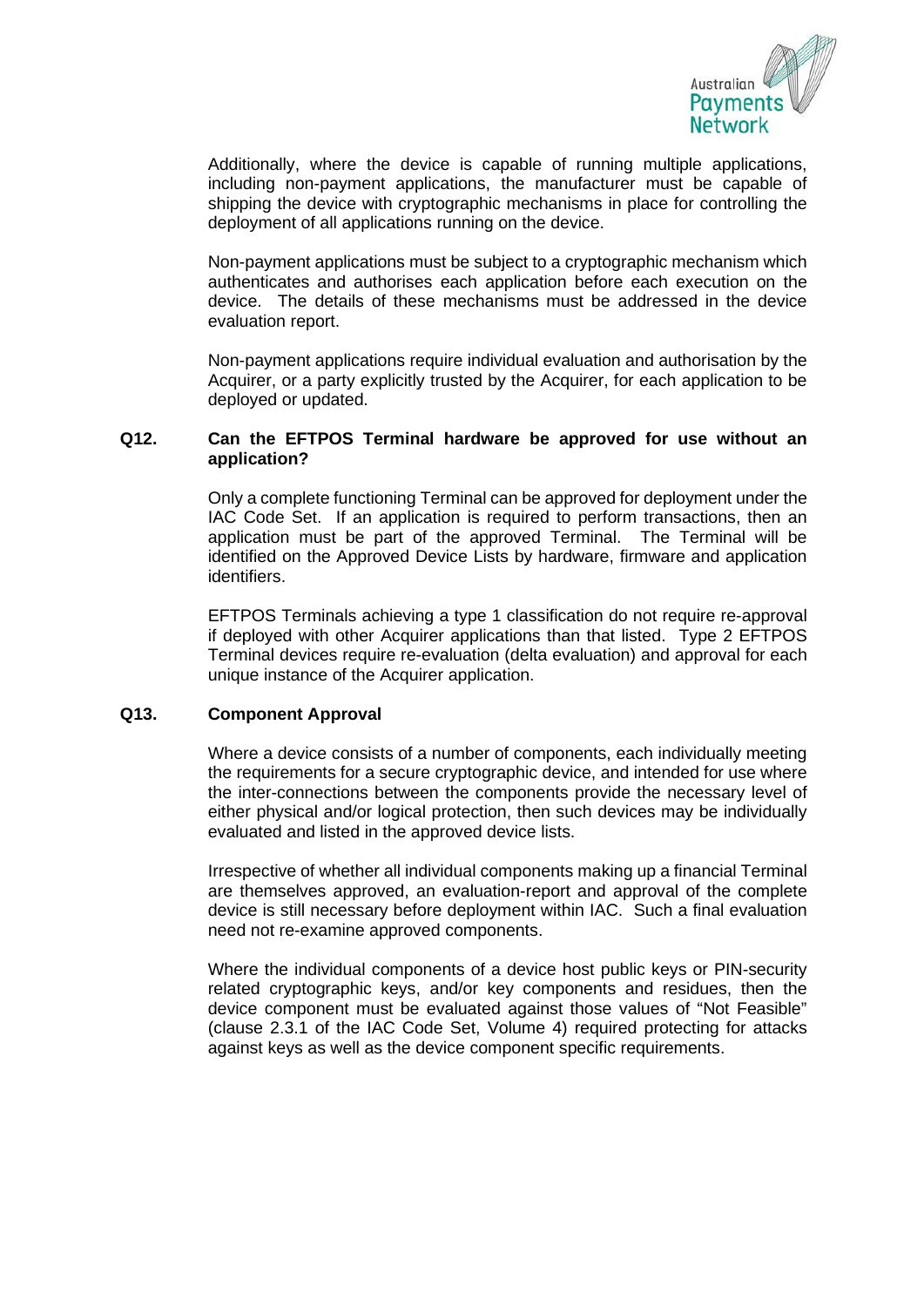

## **Q14. Can a device's hardware be approved separately?**

Hardware only evaluations can be accommodated and devices so approved will be listed, suitably annotated in the approved device lists. However, only fully approved, complete devices can be deployed within IAC. As complex interactions can occur between the hardware and software, an evaluation report covering the entire device (hardware and software) will be required before full approval is given.

## **Q15. Do changes to the Acquirer application require re-approval?**

For type 1 EFTPOS Terminals, no change to the Acquirer application can affect the security components so re-approval is not required.

For type 2 EFTPOS Terminals, any changes to the device's cryptographic processes, PIN handling (including cardholder prompts relating to security data collection), and cryptographic key management will require re-evaluation and reapproval. The evaluation may not need to be a complete review but go only to the changes and any consequential effects (i.e., a delta evaluation). The determination, as to the areas impacted by a change, is the responsibility of the Acquiring Member supported by advice from the equipment vendor. It is a requirement of IAC that only devices meeting the IAC security requirements be deployed within the system.

New non-payment applications or updates to existing non-payment applications are required to be evaluated and authorised by the Acquirer, or a party explicitly trusted by the Acquirer, and must be authenticated by the same cryptographic mechanism that was part of the device approval.

All **ATM payment applications** other than those identified as approved payment applications on the AusPayNet approved devices list are required to be evaluated and authorised by the Acquirer, or a party explicitly trusted by the Acquirer, and must be authenticated by the same cryptographic mechanism that was part of the original device approval. AusPayNet approval of an ATM payment application is applicable to only the specific device with which it is listed, that is approved ATM payment applications are not transferable to other ATM types and/or models.

ATM certification includes the requirement that a payment application be approved for use prior to deployment. If an Acquirer wishes to deploy an ATM payment application not listed as approved for that ATM model on the Approved Devices List then that application must be evaluated and authorised by the Acquirer, or a party explicitly trusted by the Acquirer by the same cryptographic mechanism that was part of the original device approval, prior to being deployed.

Additionally, any update or modifications to the payment application must also be re-evaluated and authorised prior to deployment. AusPayNet approval of an ATM payment application applies to only the specific device with which it is listed, that is approved ATM payment applications are not transferable to other ATM types and models.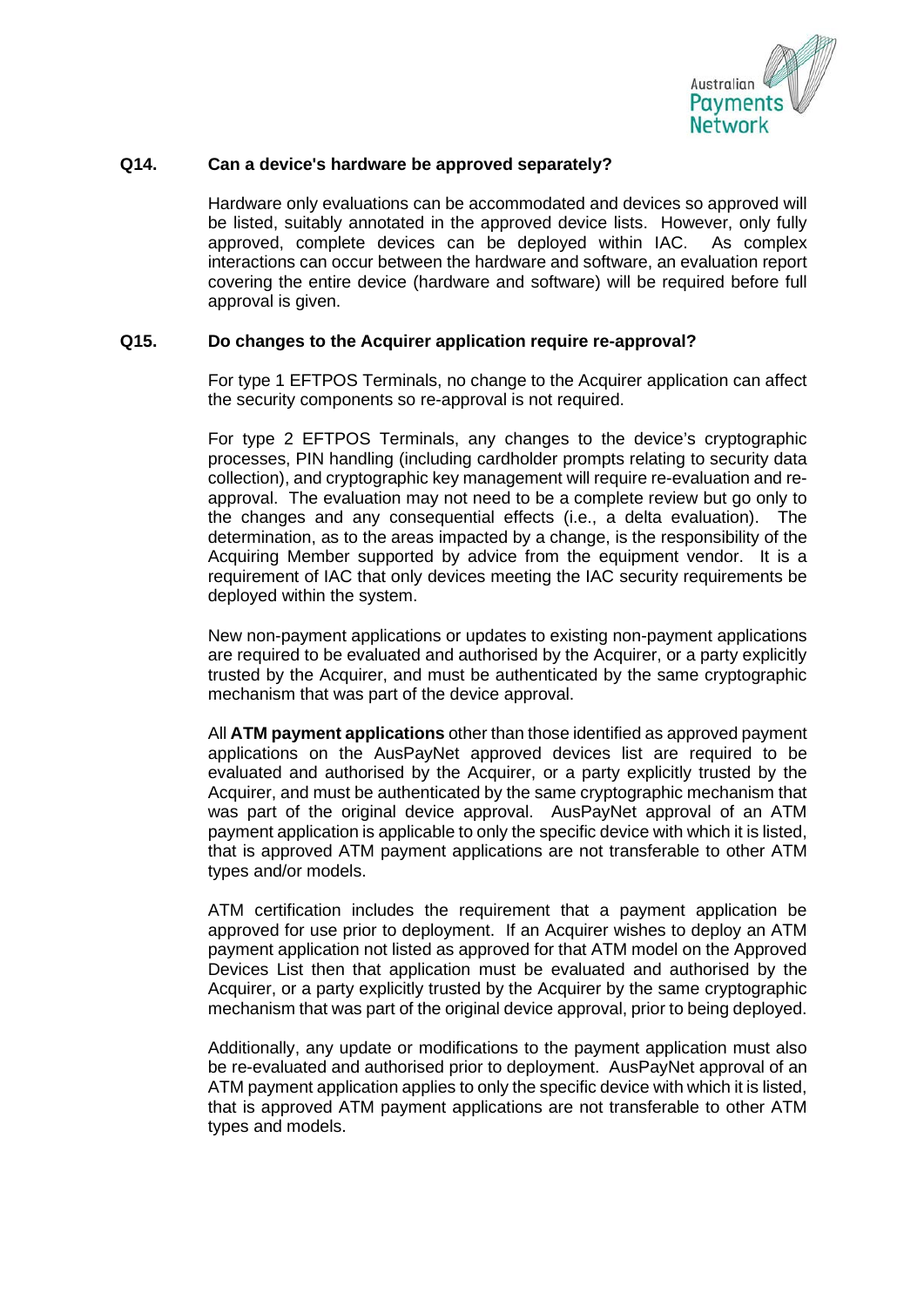

## **Q16. Do changes to the device's hardware require re-approval?**

Any changes to a device's physical characteristics that impact on its security features including protection mechanisms, PIN handling (including prompt presentment relating to security data collection), cryptographic processing and cryptographic key storage require re-examination and re-approval. The determination, as to the areas impacted by a change, is the responsibility of the Acquiring Member supported by advice from the equipment vendor. It is a requirement of IAC that only devices meeting the IAC security requirements be deployed within the system.

#### **Q17. How strong must tamper evidence be?**

Because merchants and cardholders are not trained to identify tamper-evidence and it is not expected that there will be frequent inspections by qualified inspectors, any tamper-evidence must be very effective. The typical uninformed cardholder and merchant must recognise that the device has been tampered with. This means damage that is ambiguous or can be hidden, or the use of tamper-evident seals are not sufficient. No device can be approved relying solely on tamper evidence for protection, (ISO 9564-1)

## **Q18. When is an** "**N/A**" **response to a requirement acceptable?**

An "N/A" response is acceptable in three cases: first, if compliance is achieved by meeting another requirement option, such as meeting B2, but not B18; second, if the characteristics governed by the requirement are absent in the EFTPOS Terminal, (such as requirement B4 if the EFTPOS Terminal does not emit any audible tones); and last where a requirement relates to device management tasks which are the responsibility of the Acquirer. The evaluation laboratory must verify that all responses are appropriate.

## **Q19. What is required to adequately identify a device?**

EFTPOS Terminals submitted for testing must be properly identified so that AusPayNet Members can be certain of acquiring a Terminal that has been approved by AusPayNet. The EFTPOS Terminal Identifier is used by AusPayNet to denote all relevant information, consisting of the: Make (manufacturer), Model Name, Hardware Identifier and Version, Firmware Identifier and Version, and, if applicable, Application Identifier and Version. In order to ensure that the EFTPOS Terminal has been approved, Acquiring Members are advised to purchase and deploy only those Terminal models with the information that matches exactly the designations given in the components of the EFTPOS Terminal Identifier. (This is subject to the qualifications described in Question 12 and Question 13.)

For self-certification purposes, the Acquirer's auditor must be able to confirm the device identification. This necessitates the use of tamper-proof labels and/or device functionality capable of displaying the relevant data for examination and confirmation.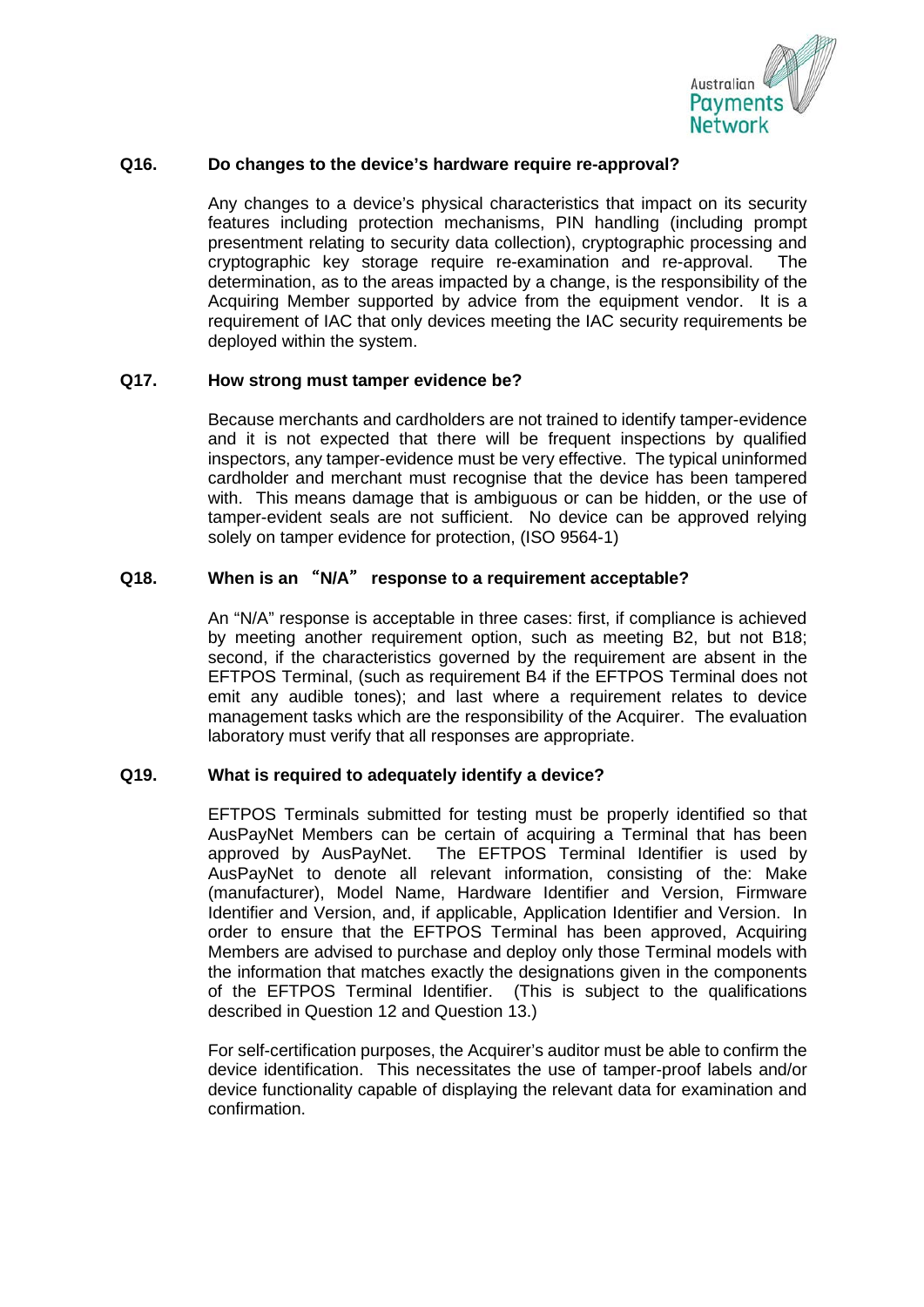

Example of an EFTPOS Terminal Identifier (four components):

Terminal Manufacturer: Acme Terminal Model Name: PIN Pad 600 Hardware Identifier & Version: 600-NN-421-000-AB<br>Firmware Identifier & version: 600-FW ver. 1.01 Firmware Identifier & version: NOS-FW ver. 1.0<br>Application Identifier & Version: AusPavNet 4.53 Application Identifier & Version:

## **Hardware Identifier**

The Hardware Identifier represents the specific Hardware component set used in the approved EFTPOS Terminal. The fields that make up the Hardware identifier may consist of a combination of fixed and variable alphanumeric characters. A lower case "x" is used by AusPayNet to designate all variable fields. The "x" represents fields in the Hardware identifier that the vendor can change at any time to denote a different EFTPOS Terminal configuration, such as country usage code, customer code, language, device colour. The AEF has assessed the "x" field(s) as to not impact EFTPOS Terminal's security requirements or the device's approval. To ensure that the EFTPOS Terminal has been approved, Acquiring Members are advised to purchase and deploy only those EFTPOS Terminals with the Hardware Identifier whose fixed alphanumeric characters match exactly the Hardware identifier depicted on the Approval List or the vendor's approval letter from AusPayNet. (This is subject to the qualifications described in Question 13.)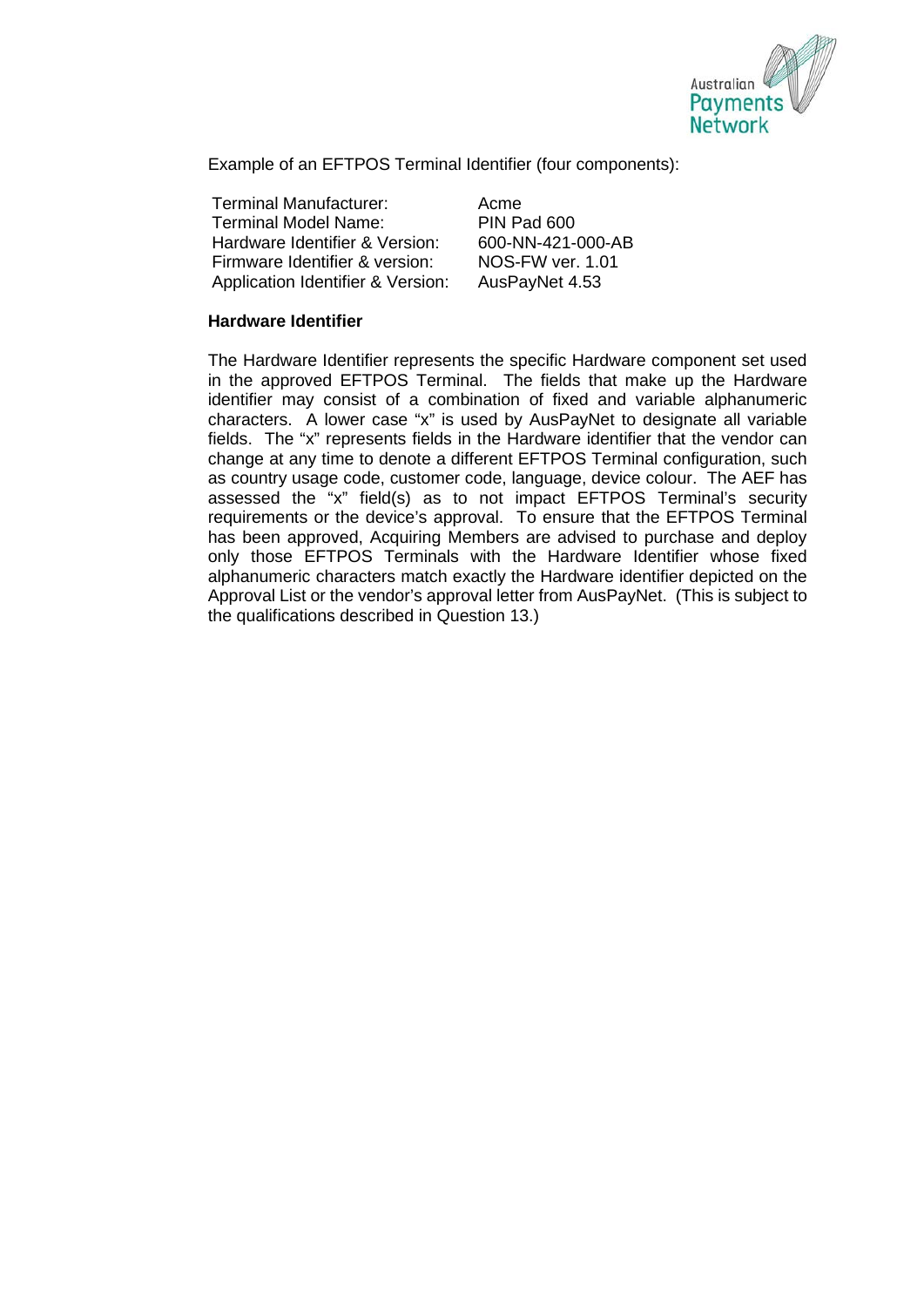

Examples on the use of Hardware Identifier:

| Listed Hardware Identifier | Comments                                                                                                                                                                                                                                                                                                                                                                                                                                                                                                  |
|----------------------------|-----------------------------------------------------------------------------------------------------------------------------------------------------------------------------------------------------------------------------------------------------------------------------------------------------------------------------------------------------------------------------------------------------------------------------------------------------------------------------------------------------------|
| NN-421-000-AB              | Hardware identifier NN-421-000-AB of the Device<br>ldentifier does not employ the use of the variable "x."<br>Hence, the EFTPOS Terminal being deployed must<br>match the Hardware identifier exactly in order for the<br>device to be considered an approved EFTPOS<br>Terminal (Hardware component).                                                                                                                                                                                                    |
| $NN-4x1-0x0-Ax$            | Hardware identifier NN-4x1-0x0-Ax of the Device<br>ldentifier does employ the use of the variable "x."<br>Hence, the EFTPOS Terminal being deployed must<br>match the Hardware Identifier exactly in only those<br>position(s) where there is no "x."                                                                                                                                                                                                                                                     |
| Vendor Hardware Identifier | Comments                                                                                                                                                                                                                                                                                                                                                                                                                                                                                                  |
| NN-421-090-AC              | If the Approved Device List lists NN-421-000-AB as<br>the Hardware identifier in the Device Identifier, then<br>the EFTPOS Terminal with the Hardware identifier<br>NN-421-090-AC cannot be considered an approved<br>device (Hardware component). However, if the IAC<br>List of Approved Devices lists NN-4x1-0x0-Ax as the<br>Hardware Identifier in the PED Identifier, then the<br>Terminal with Hardware Identifier NN-421-090-AC can<br>be considered an approved Terminal (Hardware<br>component) |
| NN-421-090-YC              | If the Approved Device List lists NN-4x1-0x0-Ax as the<br>Hardware identifier in the Device Identifier, then the<br>EFTPOS Terminal with the Hardware identifier NN-<br>421-090-YC cannot be considered an approved<br>Terminal (Hardware component).                                                                                                                                                                                                                                                     |

The EFTPOS Terminal Identifier will be included in the approval letter and on the IAC List of Approved Devices. If an identical EFTPOS PED is used across a family of devices, vendors are cautioned against using a Hardware Version Number that may restrict approval only to that EFTPOS Terminal model.

## **Q20. What is classified as firmware?**

For the purposes of the security evaluation, all EFTPOS Terminal software that is fixed and unchangeable across differing Acquirer payment applications is considered firmware.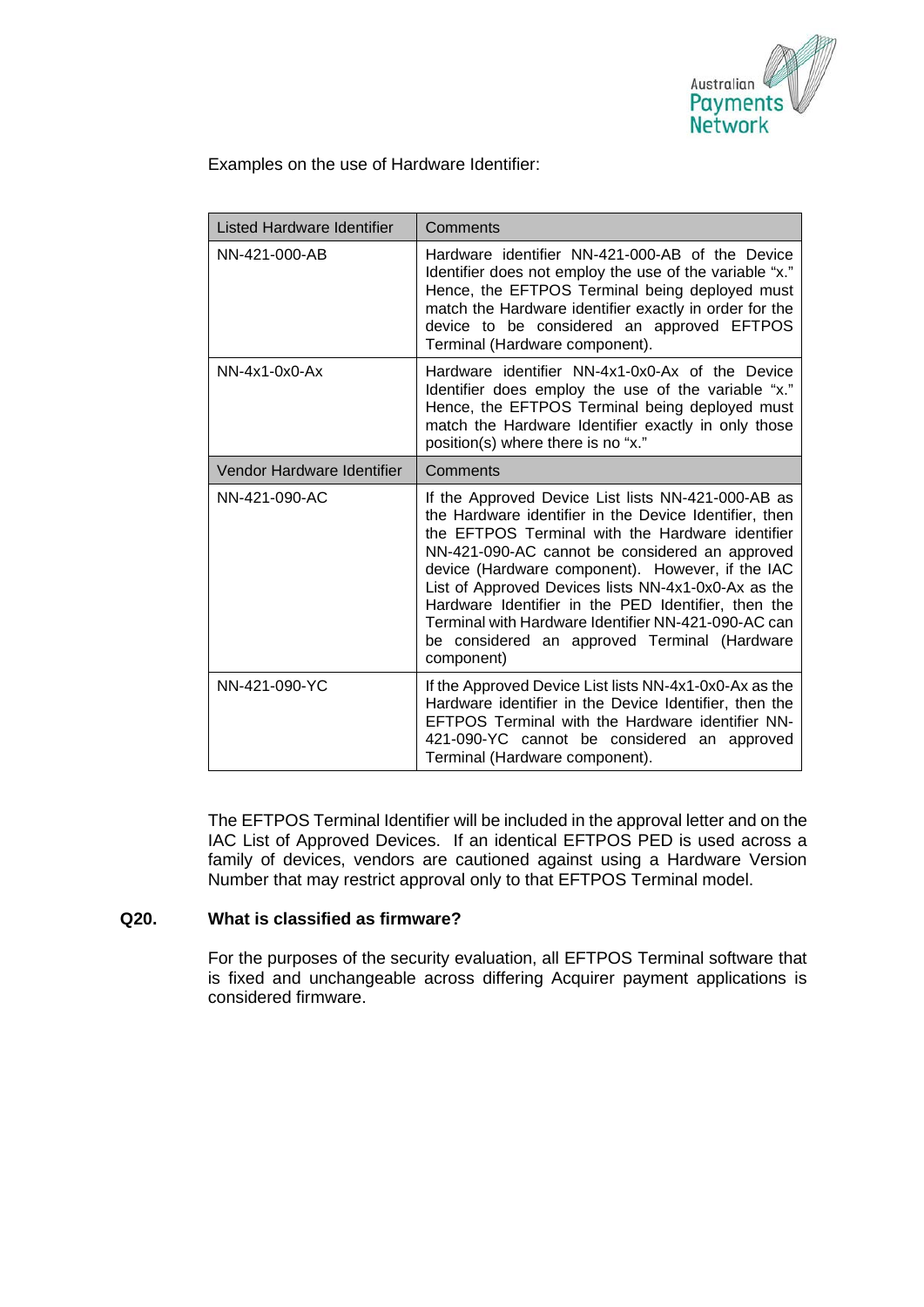

This includes boot loaders, operating systems and in most cases cryptographic libraries. As noted in Question 8, the controls over the loading and/or modification of Firmware must be distinct from those used to control end-user application loading. Where cryptographic controls are employed the mechanism must be such as to ensure that only the equipment manufacturer has the ability to authorize and implement firmware changes. Firmware must be fully identified by name/number and version information. Changes in firmware that impact the security of a device require re-examination and separate approval.

AEF's should particularly note that this definition is not the same as that used in the PCI approval process, which classifies, as firmware any code within a device that provides security protections needed to comply with the PCI PTS device security requirements or can impact compliance to those security requirements, including code necessary to meet PCI PTS Core, OP or SRED security requirements.

## **Q21. Which Message Authentication Methods are acceptable?**

The only acceptable methods of MAC generation are those contained within AS 2805.4, which currently consists of two parts. Part 4.1 addresses methods using a block cipher and part 4.2 addresses methods using hash functions. It is important to note that only one block cipher algorithm, MAC algorithm 1, is specified consisting of a full triple-DES encryption of the message. MAC algorithm 3, commonly known as the ANSI Retail MAC as specified in ANSI X9.19, may only be used when the entire process, including the key decomposition, is executed within the confines of a Secure Cryptographic Device from which no intermediate results are ever released. Approved Evaluation Facilities should monitor activity within Standards Australia for changes in this area.

## **Q22. Which Terminal key management schemes are acceptable?**

Terminal key-management schemes acceptable to IAC are those specified in the sub-parts of AS 2805.6, namely transaction key management conformant to AS 2805.6.2 or master/session key management conformant to AS 2805.6.4. or Derived Unique Key Per Transaction key management conformant to AS 2805.6.7.

Importantly, fixed key is not currently acceptable for use with IAC. Approved Evaluation Facilities should monitor activity within AusPayNet for changes in this area. However individual acquirers may request specific permission to use other key-management schemes (e.g., ATMs) from the IAC Management Committee. Question 20 provides further guidance on the requirements for the approval of a Terminal key management scheme.

## **Q23. Terminal Key Management approval requirements**

IAC requires that all key-management comply with AS 2805.6.1 (similar to ISO 11568-1). Additionally, for Terminals, it requires master/session or transaction key-management that complies with one of the Australian standards AS 2805 parts 6.2, 6.4 or 6.7, or alternatively with other approved mechanisms. IAC also provides for the approval of other key-management mechanisms.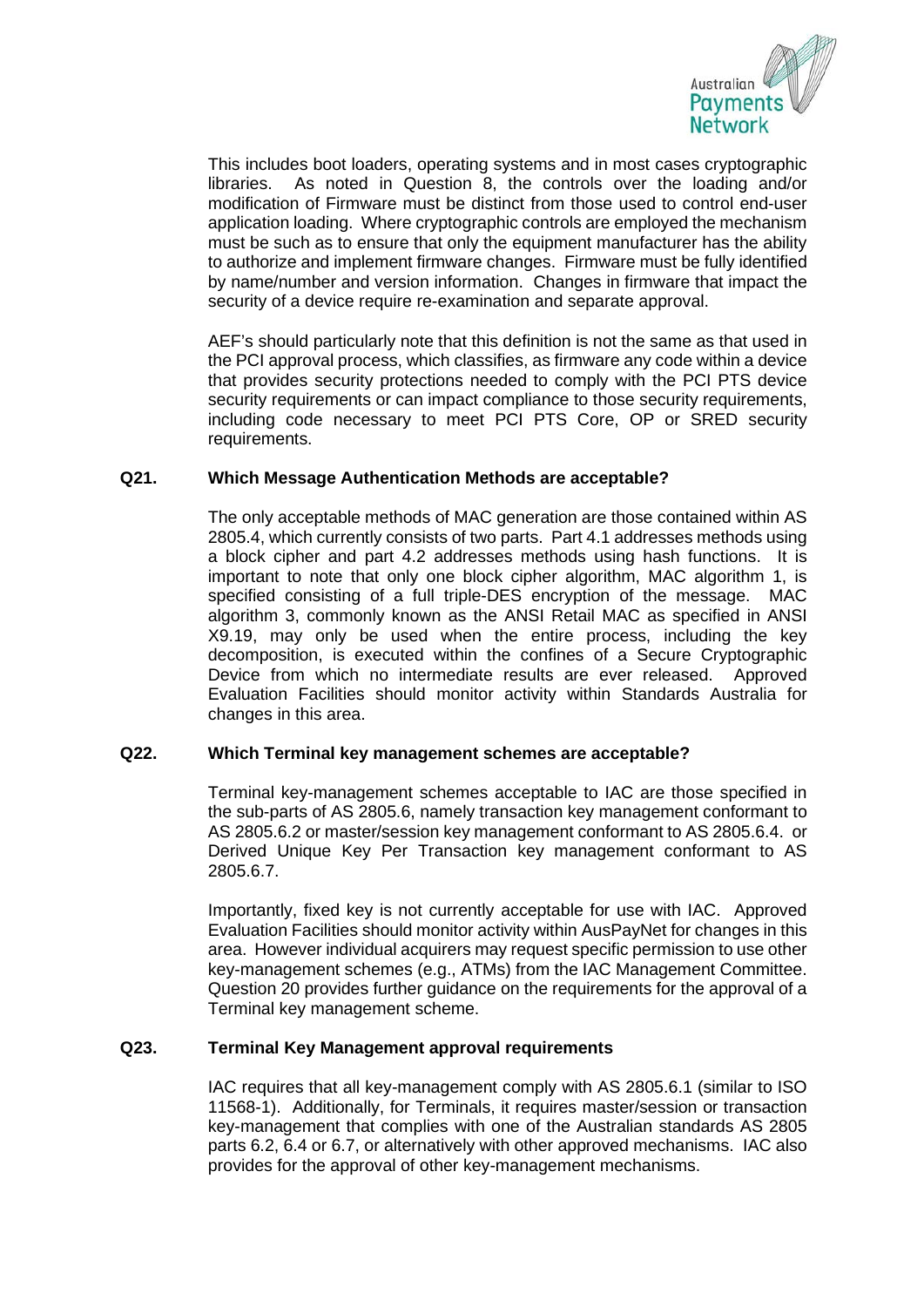

The following minimum requirements will be used by AusPayNet in evaluating the suitability of Terminal key-management mechanisms. These are in addition to the key-management principles contained in the various parts of ISO 11568.

- (a) Minimum symmetric key size and algorithm:
	- (i) PIN encipherment must use DEA-3 with either a 128 or 192-bit key length (clause 4.4.2 of the IAC Code Set, Volume 4).
	- (ii) Message Authentication must be achieved by using either of the MAC algorithms from AS 2805.4.1 using a 128-bit key length (clause 4.5.1(f) of the IAC Code Set, Volume 4).
	- (iii) Message encipherment must use DEA-3 with either a 128 or 192-bit key length (clause 4.4.2 of the IAC Code Set, Volume 4).
- (b) Minimum asymmetric key size and algorithms
	- (i) Only DEA-2 is approved for use within IAC.
	- (ii) In accordance with clause 4.2.2 of the IAC Code Set, Volume 4, the minimum size for DEA-2 keys is 2048-bits. This key-size requirement may be waived for EMV compliant Terminals, where the requirements of EMV must apply.
- (c) Key encipherment

A key used to protect other keys must offer the equivalent or greater cryptographic strength to the key it is protecting.

(d) Message encipherment

As message encipherment, conformant to AS 2805.9, is required for EFTPOS Terminals after January 2009, the key-management mechanism must provide for a data-protection key.

(e) Message Authentication

Bi-directional message authentication is mandatory using an approved MAC algorithm from AS 2805.4.1.

(f) Session key backtracking

Any session based key-management scheme must be designed to make backtracking of key enciphering keys as difficult as exhaustive key determination.

(g) Master key roll-over

A mechanism for updating the top-level symmetric key should be provided where a unique key per transaction mechanism is not used. This mechanism needs to ensure that the requirement for the non-disclosure of future keys is met.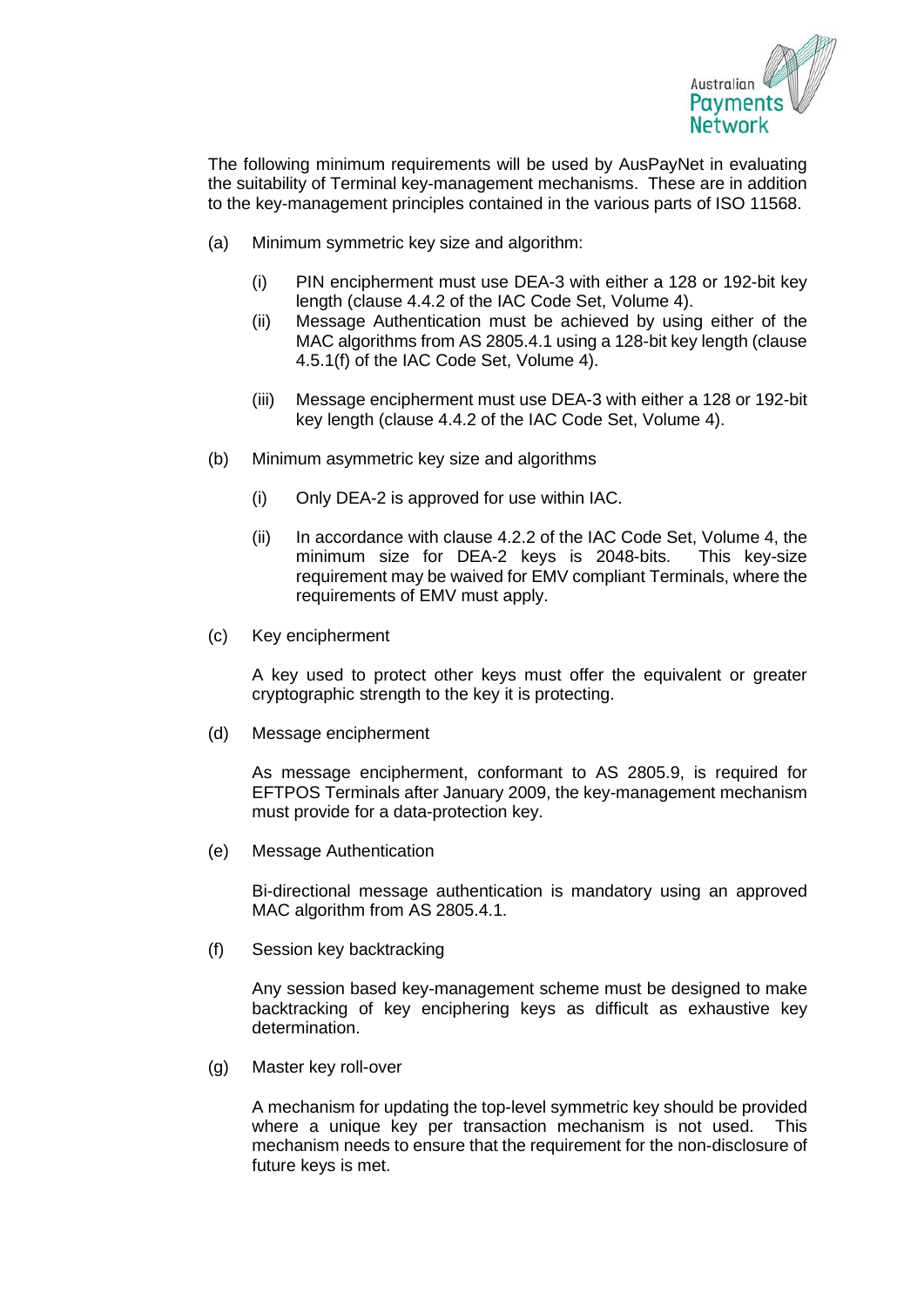

(h) Session key roll-over

A mechanism that provides for the regular updating of session keys is required.

(i) Key separation

Either variants or key-tags are acceptable mechanisms for providing keyseparation. It is preferable that distinct keys be used for each direction of communications.

(j) Remote Terminal initialization (if supported)

The IAC requirements for remote Terminal initialization are those in AS 2805.6.5.2 (symmetric) and AS 2805.6.5.3 (asymmetric) and ANSI X9.24 Part 2 (asymmetric). Other mechanisms may be approved, provided the basic principles of AS 2805.6.5.1 are met.

As ATM's do not typically support either of the approved Terminal key managed mechanisms, evaluation reports covering ATM devices should contain full details of the device's key-management including initialization and key-change to enable its evaluation.

## **Q24. What support is required for privacy of communications?**

For EFTPOS Terminals, the AEF is required to confirm that the device can support data encryption in line with the requirements of AS 2805.9. The management of the key(s) used for data encryption must comply with AS 2805.6.1.

All application level data elements, including but not limited to fields P-45 (Track 1 data) and P-35 (Track 2 data), as defined in AS 2805.2, must be protected except those fields necessary to indicate the origin of the transaction and information required to correctly reconstruct the message. The latter may include the data required to derive the privacy key.

Where the EFTPOS Terminal relies upon DUKPT for the management of keys for Privacy of Communications the device must conform to AS 2805.6.7 including the normative appendix, Appendix C.

## **Q25. How should device evaluation reports be formatted?**

The exact layout of evaluation reports is not particularly important; the device that is the subject of the report should be clearly and fully identified in the opening sections of the report. In particular, complete identification of the physical device and all firmware and software is required. Revision levels of all components should be clearly revealed.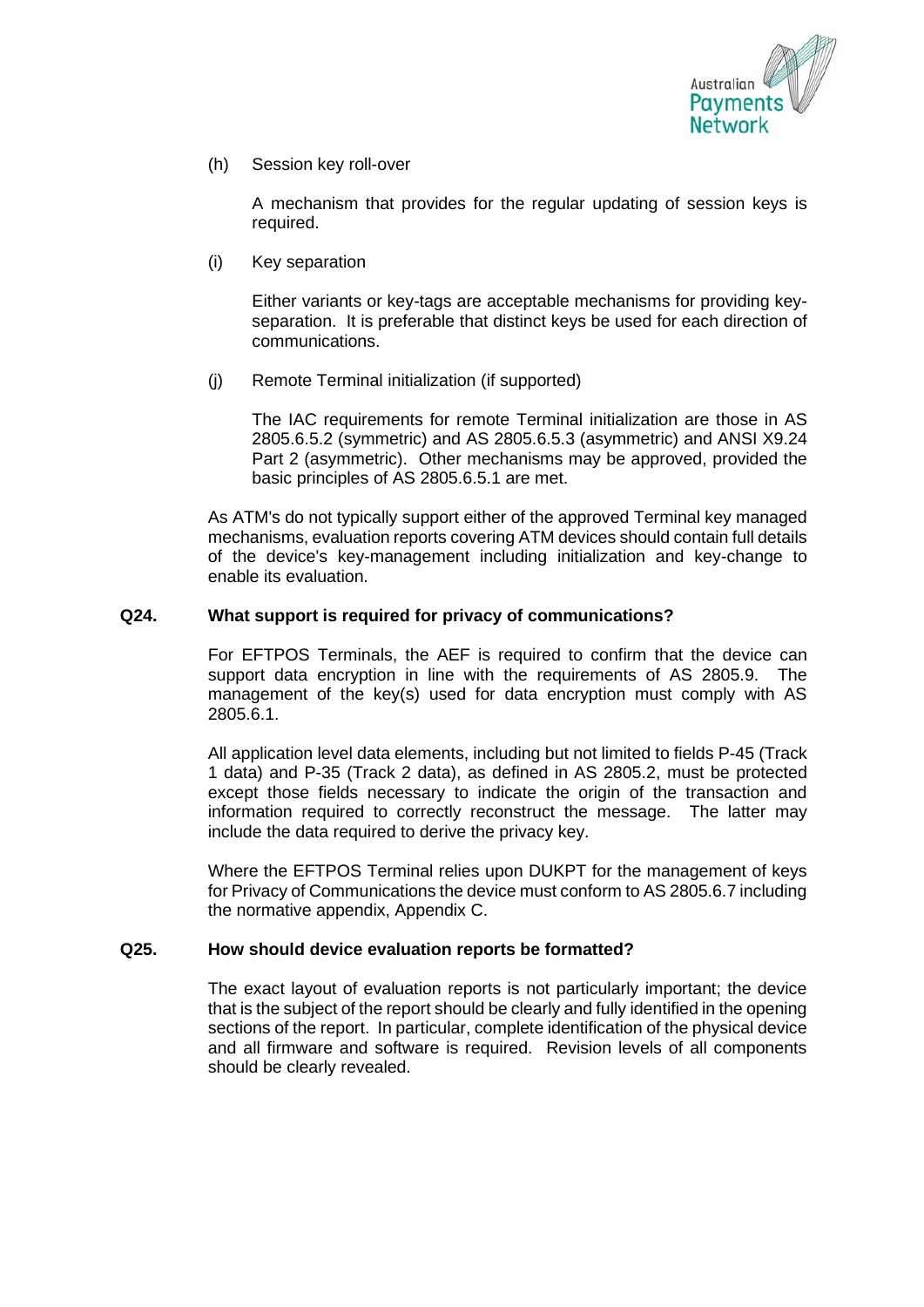

The contents of the report must include:

- (a) The list of all pertinent documentation used in the evaluation;
- (b) A completed list of all successful or failed tests;
- (c) For failed tests, any compensating factors that mitigate the severity and/or impact of the non-compliance;
- (d) The name of the sponsor;
- (e) The name of the AEF;
- (f) The date of the evaluation;
- (g) Identification of the device (e.g., manufacturers name, model, revision, software version etc.);
- (h) Completed SCD checklists;
- (i) Advised deployment environment (as advised by the Sponsor);
- (j) Details of the examination and testing process followed in developing the report, and
- (k) An indication as to how the device meets the specification of "not-feasible" defined in clause 2.3.1 of The IAC Code Set, Volume 4. Evidence should be given into the derivation of the cost and time calculations.

#### **Q26. What is the relationship between Australian and ISO standards?**

For the purposes of an IAC evaluation, Australian standards take precedence over ISO or other national standards bodies or PCI-SSC. This is particularly important when working with Australian Standards that are clones of ISO standards. Examples include AS 2805.14 the text of which is identical to ISO 13491:2005. In these cases, as referenced standards are not necessarily functionally equivalent, references within the body of the standard to other ISO standards should be replaced with the Australian standard equivalent. For example all references to ISO 11568 should be replaced with AS 2805.6, similarly ISO 9807 is replaced with AS 2805.4. It should not be assumed that all algorithms, process and procedures appearing in ISO standards have equivalents within Australian standards. It should also not be assumed that the Australian standard is a replica of the latest version of an ISO standard as some significant delay can occur before a revision is adopted.

#### **Q27. What mode of operation, other than Output Feedback Mode (OFB) are allowed to use as part of message encipherment in AS 2805.9?**

Both OFB and CBC mode of operation as specified in AS 2804 5.2 is allowed for message encipherment in AS 2805.9.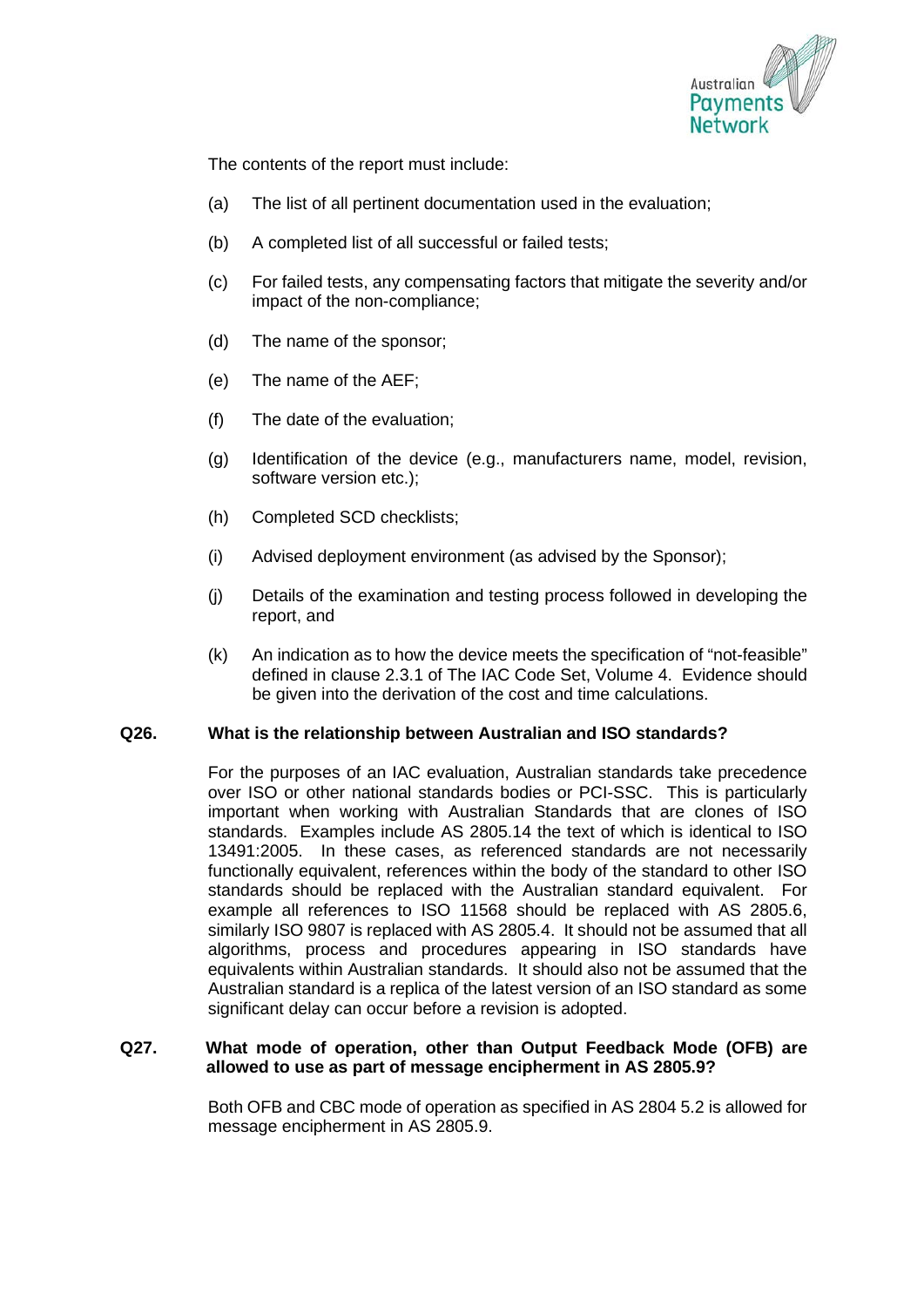

## **Q28. Does Key Loading Devices which are compliant with PCI-PTS HSM V3 satisfy the IAC Code Set Requirements?**

Yes, based on a gap analysis conducted by AusPayNet in 2016, the PCI-PTS HSM V3 requirements satisfy the IAC Code Set requirements for KLD's.

## **Q29. Who may authorise non-payment applications on devices?**

Acquirers are responsible for evaluating non-payment applications, and are required to maintain a register for the Annual Acquirer Audit as per Volume 1 – Acquirer Audit Part 1 (1.2(e)).

#### **Q30. Do the PCI-PTS HSM V3 satisfy the IAC Code Set Requirements for quiring?**

The PCI+ approach for HSM is to certify compliance with Clause 2.4.10 of Volume 4 of the IAC Code Set which defines the limited set of functions allowable on an AusPayNet Approved HSM plus any specific IAC Code requirements, such as the ability to disable support of single DES and Format 1 PIN Blocks.

## **B. LOGICAL SECURITY CHARACTERISTICS**

#### **Q31. Is source code evaluation necessary?**

To form a true opinion as to compliance with the logical security requirements it is necessary that all source code associated with security, cryptographic keymanagement and PIN handling including all display output (e.g., prompts) be reviewed by an AEF. This includes the acquirer application to the extent that the acquirer application and/or payment application hosted by the ATM controller, participates in security related functions including message authentication.

Exception is available for low level code such as boot loaders and operating systems where those systems are not providing security related functionality. See Question 25.

#### **Q32. What is acceptable practice regarding the use of diagnostic features in source code?**

The AS 2805.14.2 security characteristics A16, A18 and A21 impose requirements that ensure the absence of diagnostic and test features within the EFTPOS Terminal application that could be misused to reveal sensitive information. It is highly preferable that source code provided to an AEF for evaluation is free from such functions.

However, where the removal of the diagnostic code from the source code would impose significant difficulty for the manufacturer, then the presence of such code during an AEF evaluation is acceptable provided that:

(a) all such code is conditionally compiled to ensure diagnostic features are not included in versions of the application used in production;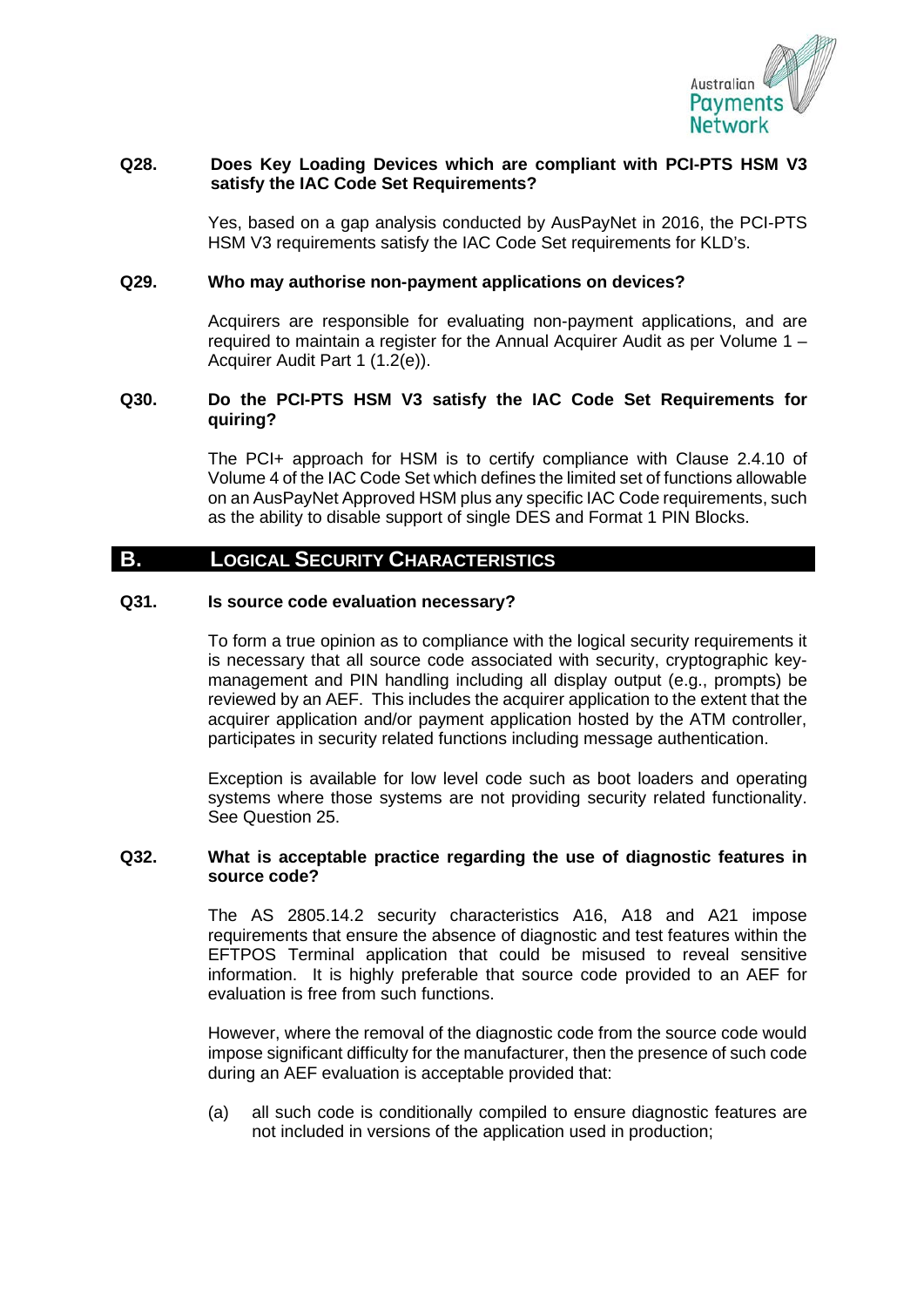

- (b) when debug features are enabled there is an unambiguous display of that fact that would be clearly evident to a cardholder or other user of that device; and
- (c) the manufacturer/software developer must impose auditable quality control processes covering the compilation and release of production level application code.

## **Q33. Are vendor assertions acceptable in evaluating logical security?**

In the event that the inspection of a source code relating to logical security by an Approved Evaluation Facility (AEF) is not practical, any vendor assertions:

- (a) are acceptable but only for low level firmware such as boot loaders and operating systems; and
- (b) must be accompanied by sufficient evidence to fully satisfy the AEF as to the veracity of assertions and must include:
	- (i) sufficient documentation, including design specifications, Application Program Interfaces (APIs), etc., to confirm the assertion;
	- (ii) evidence of the vendor's internal security review processes, and
	- (iii) evidence of the vendor's quality assurance programs and processes; and
- (c) must be confirmed through full evaluation testing of affected, external APIs.

## **C. DEVICE MANAGEMENT REQUIREMENTS A40 THROUGH A43 : (AS2805.14.2)**

#### **Q34. How are these requirements to be evaluated?**

It is sufficient for an AEF to obtain vendor assertions on these requirements and for the AEF to reasonably satisfy themselves that the evidence provided provides a high likelihood that the Manufacturer is capable of and does meet these device management requirements. Such vendor assertions must be accompanied by sufficient evidence to fully satisfy the AEF as to the veracity of those assertions and must be accompanied by evidence of the vendor's quality control processes and programs.

## **D. DEVICE MANAGEMENT REQUIREMENTS A44 THROUGH A52**

#### **Q35. Are these requirements to be evaluated?**

No, these requirements are an Acquirer responsibility and are the subject of other processes within IAC. The correct response to these questions in a device evaluation report is Not Applicable.